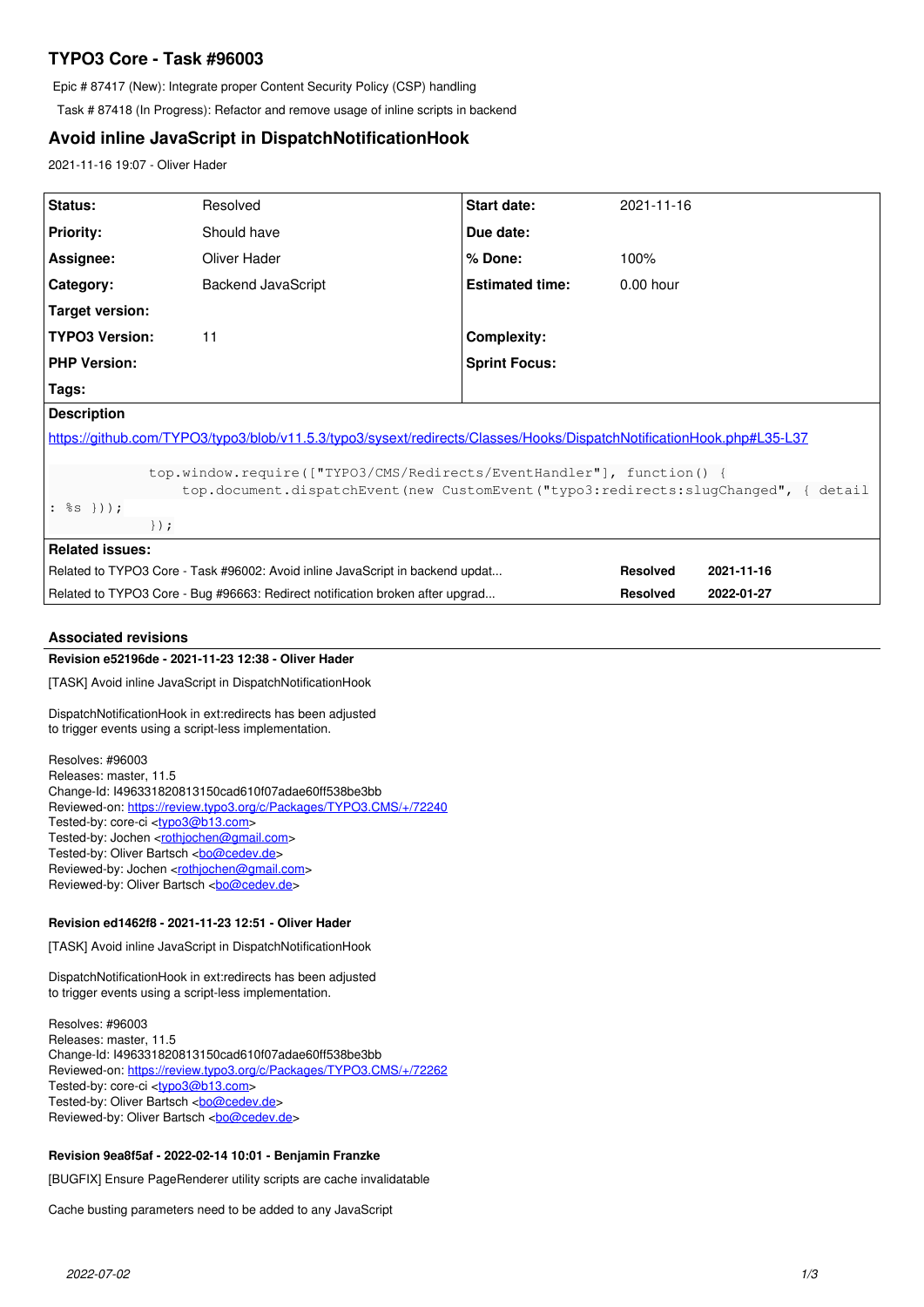resource to force browsers to re-download these files after updates.

JavaScriptItemHandler.js changed between TYPO3 v11.5.3 and v11.5.4 and therefore needs to be updated by browsers. The same fix is applied to requirejs-loader.js as this file changed between v11 and v12.

A micro optimization is made by avoiding that JavaScriptRenderer is created twice during PageRenderer creation.

Resolves: #96663 Resolves: #96606 Related: #96003 Releases: main, 11.5 Change-Id: I04207a46e6d44d3e0b4e633bce7fca22761aa60e Reviewed-on:<https://review.typo3.org/c/Packages/TYPO3.CMS/+/73184> Tested-by: core-ci [<typo3@b13.com](mailto:typo3@b13.com)> Tested-by: Benni Mack <br />
<u>benni@typo3.org</u>> Tested-by: Christian Kuhn <*[lolli@schwarzbu.ch](mailto:lolli@schwarzbu.ch)>* Tested-by: Benjamin Franzke <br />
chicogobus.de> Reviewed-by: Benni Mack <br /> **[benni@typo3.org>](mailto:benni@typo3.org)** Reviewed-by: Christian Kuhn [<lolli@schwarzbu.ch>](mailto:lolli@schwarzbu.ch) Reviewed-by: Benjamin Franzke <br />
chir@qbus.de>

## **Revision 3ea317de - 2022-02-14 10:03 - Benjamin Franzke**

[BUGFIX] Ensure PageRenderer utility scripts are cache invalidatable

Cache busting parameters need to be added to any JavaScript resource to force browsers to re-download these files after updates.

JavaScriptItemHandler.js changed between TYPO3 v11.5.3 and v11.5.4 and therefore needs to be updated by browsers. The same fix is applied to requirejs-loader.js as this file changed between v11 and v12.

A micro optimization is made by avoiding that JavaScriptRenderer is created twice during PageRenderer creation.

Resolves: #96663 Resolves: #96606 Related: #96003 Releases: main, 11.5 Change-Id: I04207a46e6d44d3e0b4e633bce7fca22761aa60e Reviewed-on:<https://review.typo3.org/c/Packages/TYPO3.CMS/+/73185> Tested-by: core-ci [<typo3@b13.com](mailto:typo3@b13.com)> Tested-by: Benjamin Franzke <br />
chir@qbus.de> Reviewed-by: Benjamin Franzke <br />
chir@qbus.de>

# **History**

## **#1 - 2021-11-16 19:09 - Oliver Hader**

*- Related to Task #96002: Avoid inline JavaScript in backend update signals added*

## **#2 - 2021-11-16 21:03 - Georg Ringer**

*- Status changed from New to Accepted*

## **#3 - 2021-11-17 12:50 - Gerrit Code Review**

*- Status changed from Accepted to Under Review*

Patch set 1 for branch **master** of project **Packages/TYPO3.CMS** has been pushed to the review server. It is available at <https://review.typo3.org/c/Packages/TYPO3.CMS/+/72206>

## **#4 - 2021-11-17 13:40 - Gerrit Code Review**

Patch set 2 for branch **master** of project **Packages/TYPO3.CMS** has been pushed to the review server. It is available at <https://review.typo3.org/c/Packages/TYPO3.CMS/+/72206>

## **#5 - 2021-11-17 15:47 - Gerrit Code Review**

Patch set 3 for branch **master** of project **Packages/TYPO3.CMS** has been pushed to the review server. It is available at <https://review.typo3.org/c/Packages/TYPO3.CMS/+/72206>

#### **#6 - 2021-11-17 21:45 - Oliver Hader**